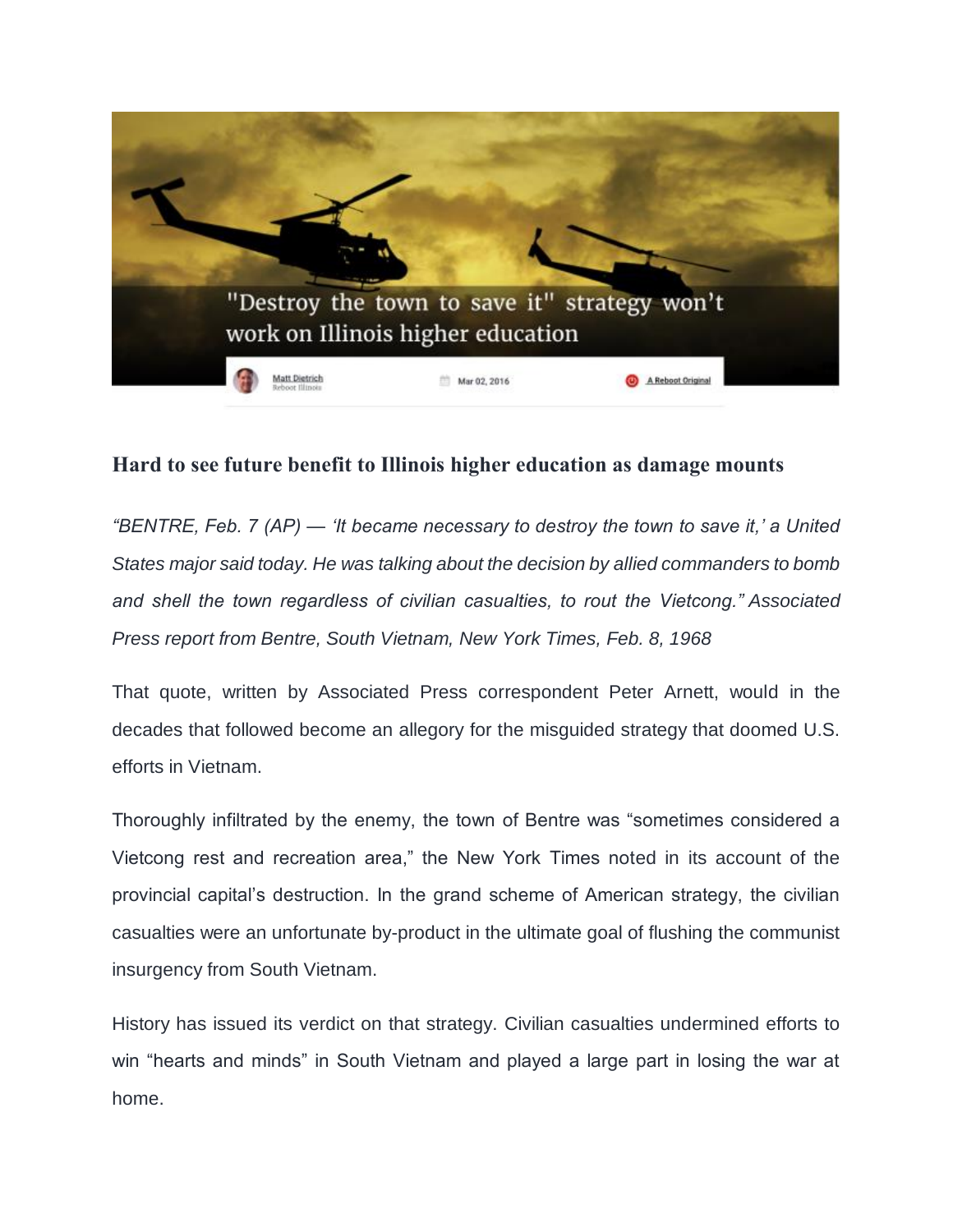It's not a difficult lesson: When the immediate harm is deep and sustained, it obscures any message of greater good in the long-term. That's especially true when the efficacy of the "greater good" of the future is open to question among its would-be benefactors.

That's as far into the Vietnam metaphor as I'll go here, except to say this: As colleges in Illinois move precariously close to financial ruin and the state's social services network slowly collapses amid the ongoing budget standoff — all in the name of the greater economic good to be achieved some years down the road by some combination of business and government reforms — Gov. Bruce Rauner rapidly is losing the "hearts and minds" he most needs to convert.

The destroy-the-town metaphor first came to mind in January, when Rauner answered a question about Chicago State University's dire financial situation by [attacking the school's](https://www.youtube.com/watch?v=hn-1pBQ1zBU)  [academic quality.](https://www.youtube.com/watch?v=hn-1pBQ1zBU)

"I care very much about the students at Chicago State. They are being failed by Chicago State University. They have the widest achievement gap between white students and African-American students of any college. That is wrong. They are failing. And we're not going to tolerate that kind of failure," Rauner said. "I am sick and tired of this failure and excuses for it. Maybe what we should do is take the money that we've been sending to a failed institution and give it to the kids and let them choose their school. Maybe that'd be a smarter way to do it."

Yes, maybe that would be a smarter way. Maybe the would-be Chicago State students of the future would be better off getting state financial aid to go somewhere else. But that's little reassurance to the 7,200 students now attending Chicago State, many of whom can afford to do so only because of state MAP grant financial assistance that has been lost this school year due to the budget impasse. As their school cancels spring break in a bid to keep operating through semester's end — and there's no guarantee at this point that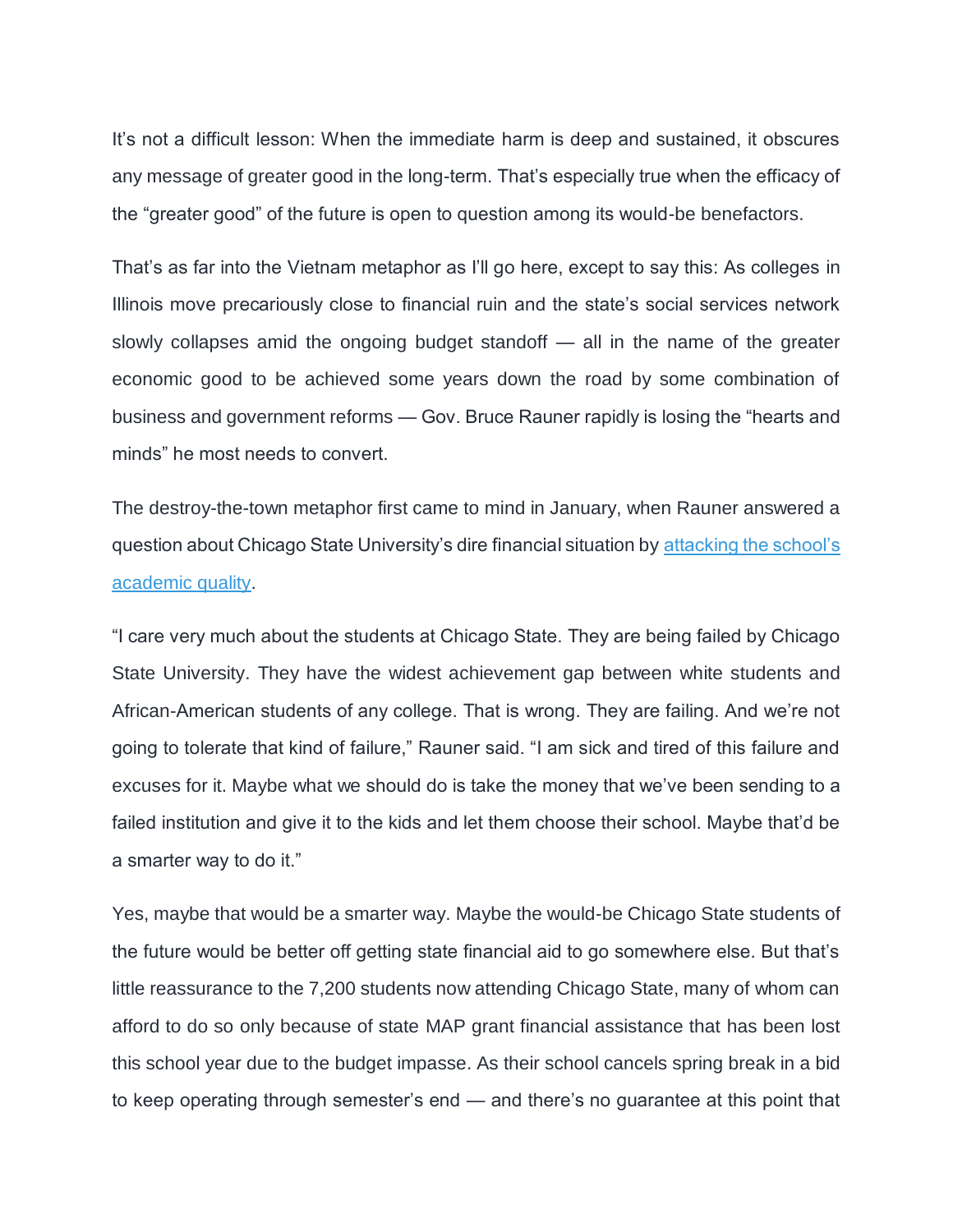state funding will arrive before the fall semester is to begin — these students probably have little use for hypothetical talk of the prosperous Illinois that awaits under some undetermined form of Rauner's reform agenda at some undefined point in the future.

This week Rauner took a different approach on higher education funding. He went on the attack against his nemesis, House Speaker Michael Madigan, saying Madigan and his allies within the state's public universities have sabotaged Rauner's higher education funding plans.

"Madigan's got a spy in most organizations," Rauner said. Great. The village is infiltrated. What next?

It needn't have been this way for Rauner.

But in issuing an ultimatum to House Speaker Michael Madigan — until you pass my reforms, I'm not dealing on the budget — Rauner ensured the result we have today. Anyone who has observed Illinois government from 1983 onward — most notably in the Blagojevich years — knows that Madigan does not respond to ultimatums, especially those that, like many of Rauner's initial reform agenda items, demand that Democrats become Republicans.

There's ample room for Rauner to claim victories that will help restore order and efficiency to Illinois government. His proposal last month to [reform the state's purchasing system](http://www.rebootillinois.com/2016/02/02/editors-picks/mark-fitton/rauner-reform-illinois-government-purchasing-and-savings-can-fund-student-map-grants/52312/) is one such example. But it appears Rauner has set his bar for victory on the budget so high that such smaller accomplishments don't matter.

It takes a lot of faith in the transformative power of Rauner's Illinois Turnaround agenda to believe that passing even a few pieces of it will make the current situation on Illinois' college campuses and in the rapidly deteriorating human services field worthwhile. On